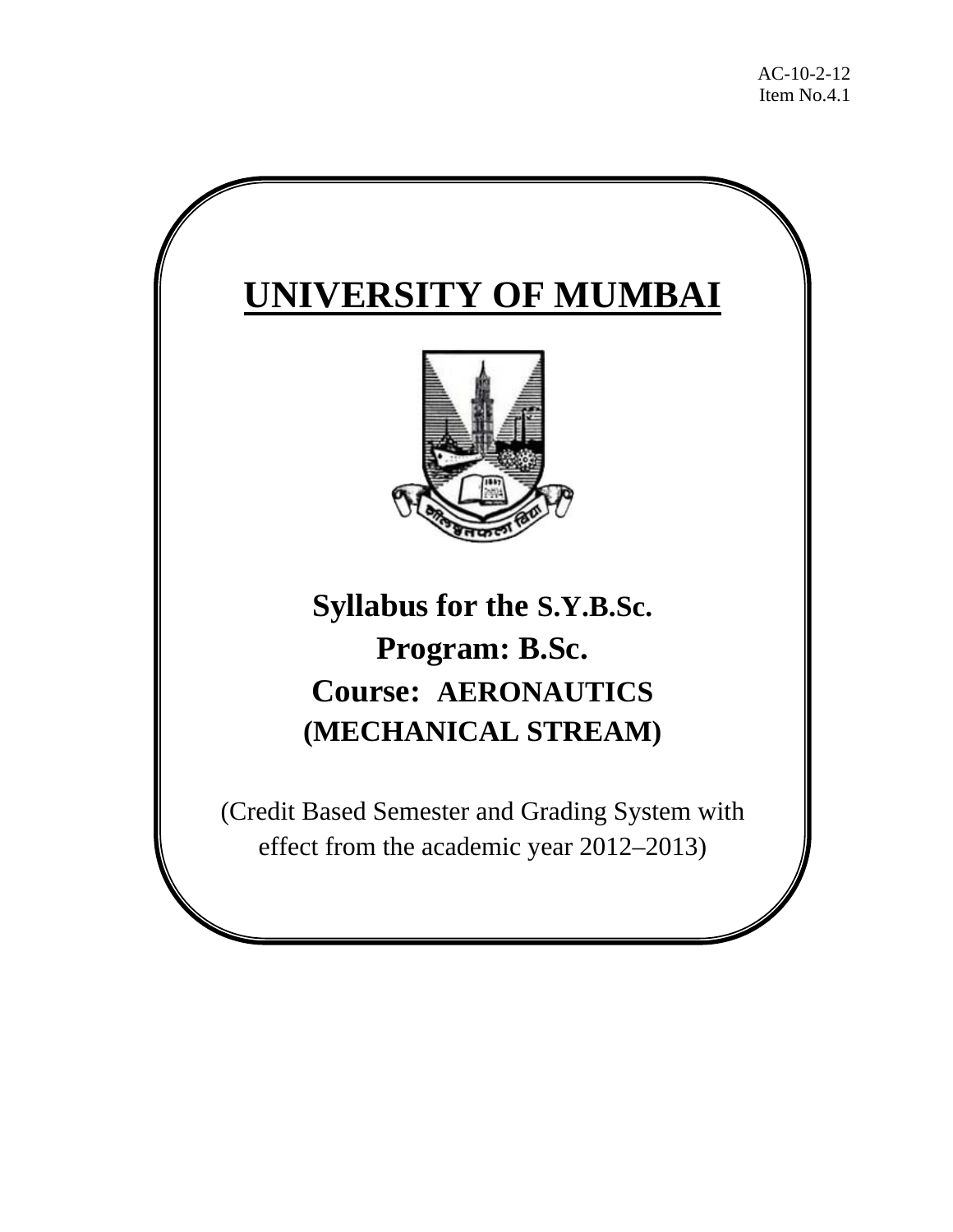### **AERONAUTICS (MECHANICAL STREAM) Syllabus Credit Based and Grading System To be implemented from the Academic year 2012-2013**

| <b>Course Code</b> | <b>UNIT</b>                                                                 | <b>TOPICS</b><br><b>Credits</b>                          |                        | L / Week       |
|--------------------|-----------------------------------------------------------------------------|----------------------------------------------------------|------------------------|----------------|
|                    | $\mathbf I$                                                                 | <b>AIRFRAME &amp; SYSTEMS</b>                            |                        | $\mathbf{2}$   |
| <b>USARM301</b>    | $\mathbf{I}$                                                                | <b>LANDING GEAR, WHEEL</b><br><b>BRAKES</b>              | 3                      | $\overline{2}$ |
|                    | I                                                                           | <b>AIRCRAFT ELECTRICITY</b>                              | $\boldsymbol{\Lambda}$ | 3              |
| <b>USARM302</b>    | $\mathbf{H}$                                                                | <b>&amp; ELECTRONICS</b>                                 |                        | $\overline{2}$ |
|                    | I                                                                           | <b>DIGITAL TECHNIQUES</b>                                | 3                      | $\overline{2}$ |
| <b>USARM303</b>    | $\mathbf{I}$                                                                | <b>INSTRUMENTS</b>                                       |                        | $\overline{2}$ |
| <b>USARM304</b>    | $\mathbf I$                                                                 | <b>THEORY OF FLIGHT AND</b><br><b>FLIGHT CONTROLS</b>    | 3                      | 4              |
| <b>USARM305</b>    | I                                                                           | <b>AIRCRAFT ENGINE</b><br>(PISTON)                       | 3                      | $\overline{2}$ |
|                    | $\mathbf H$                                                                 | <b>AIRCRAFT ENGINE (JET)</b>                             |                        | $\overline{2}$ |
| <b>USARMP301</b>   |                                                                             | AIRFRAME & SYSTEMS, LANDING<br><b>GEAR, WHEEL BRAKES</b> | $\mathbf{2}$           | $\mathbf{2}$   |
|                    |                                                                             | <b>AIRCRAFT ENGINE (PISTON /JET)</b>                     |                        | 3              |
|                    | <b>AIRCRAFT ELECTRICITY &amp;</b>                                           |                                                          |                        | $\overline{2}$ |
| <b>USARMP302</b>   | <b>ELECTRONICS</b><br><b>DIGITAL TECHNIQUES &amp;</b><br><b>INSTRUMENTS</b> |                                                          | $\mathbf{2}$           | $\mathbf{2}$   |

#### **SEMESTER III**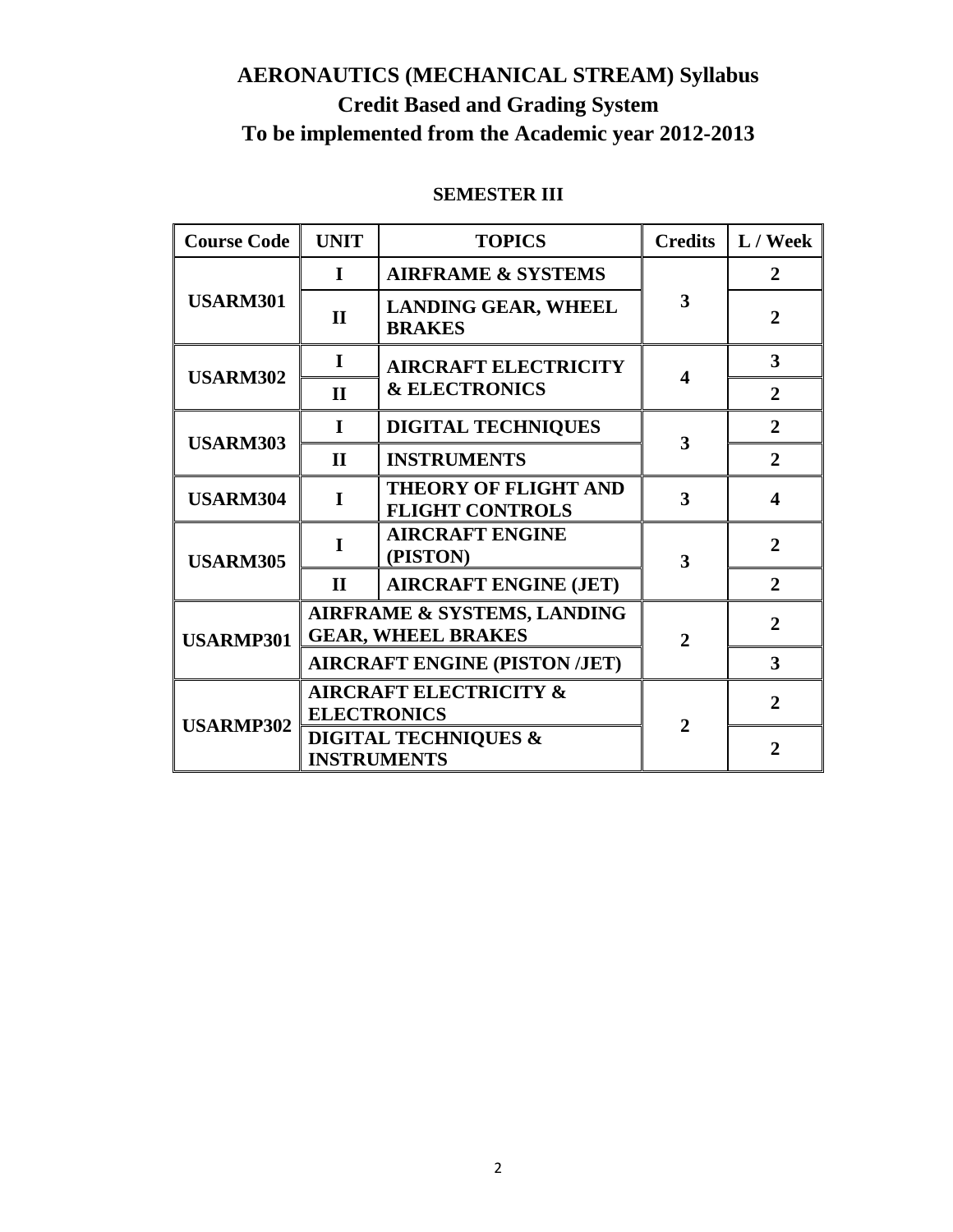#### **SEMESTER IV**

| <b>Course Code</b> | <b>UNIT</b>        | <b>Credits</b><br><b>TOPICS</b>                       |                         | $L /$ Week              |
|--------------------|--------------------|-------------------------------------------------------|-------------------------|-------------------------|
|                    | $\mathbf I$        | <b>OXYGEN SYSTEM</b>                                  |                         | $\mathbf{3}$            |
| <b>USARM401</b>    | $\mathbf{H}$       | <b>FIRE PROTECTION</b>                                | 3                       | $\overline{2}$          |
| <b>USARM402</b>    | $\mathbf I$        | <b>AIRCRAFT ELECTRICITY</b>                           | 3                       | $\overline{2}$          |
|                    | $\mathbf{H}$       | <b>&amp; ELECTRONICS</b>                              |                         | $\overline{\mathbf{3}}$ |
|                    | $\mathbf I$        | <b>RADIO NAVIGATION</b>                               |                         | $\overline{\mathbf{3}}$ |
| <b>USARM403</b>    | $\mathbf{I}$       | <b>INSTRUMENTS</b>                                    | $\overline{\mathbf{3}}$ | $\overline{2}$          |
|                    | $\mathbf I$        | <b>THEORY OF FLIGHT</b>                               |                         | $\overline{2}$          |
| <b>USARM404</b>    | $\mathbf{I}$       | <b>AIRCRAFT FLIGHT</b><br><b>CONTROLS</b>             | 3                       | $\overline{2}$          |
|                    | $\mathbf I$        | <b>AIRCRAFT ENGINE</b><br>3                           |                         | 3                       |
| <b>USARM405</b>    | $\mathbf{I}$       | (PISTON / JET)                                        |                         | $\overline{2}$          |
|                    | <b>PROTECTION</b>  | <b>OXYGEN SYSTEM &amp; FIRE</b>                       |                         | $\overline{2}$          |
| <b>USARMP401</b>   |                    | THEORY OF FLIGHT & AIRCRAFT<br><b>FLIGHT CONTROLS</b> | 3                       | $\mathbf{1}$            |
|                    |                    | <b>AIRCRAFT ENGINE (PISTON / JET)</b>                 |                         | $\overline{2}$          |
|                    | <b>ELECTRONICS</b> | <b>AIRCRAFT ELECTRICITY &amp;</b>                     | $\overline{2}$          | $\overline{2}$          |
| <b>USARMP402</b>   |                    | <b>RADIO NAVIGATION &amp;</b><br><b>INSTRUMENTS</b>   |                         | $\overline{2}$          |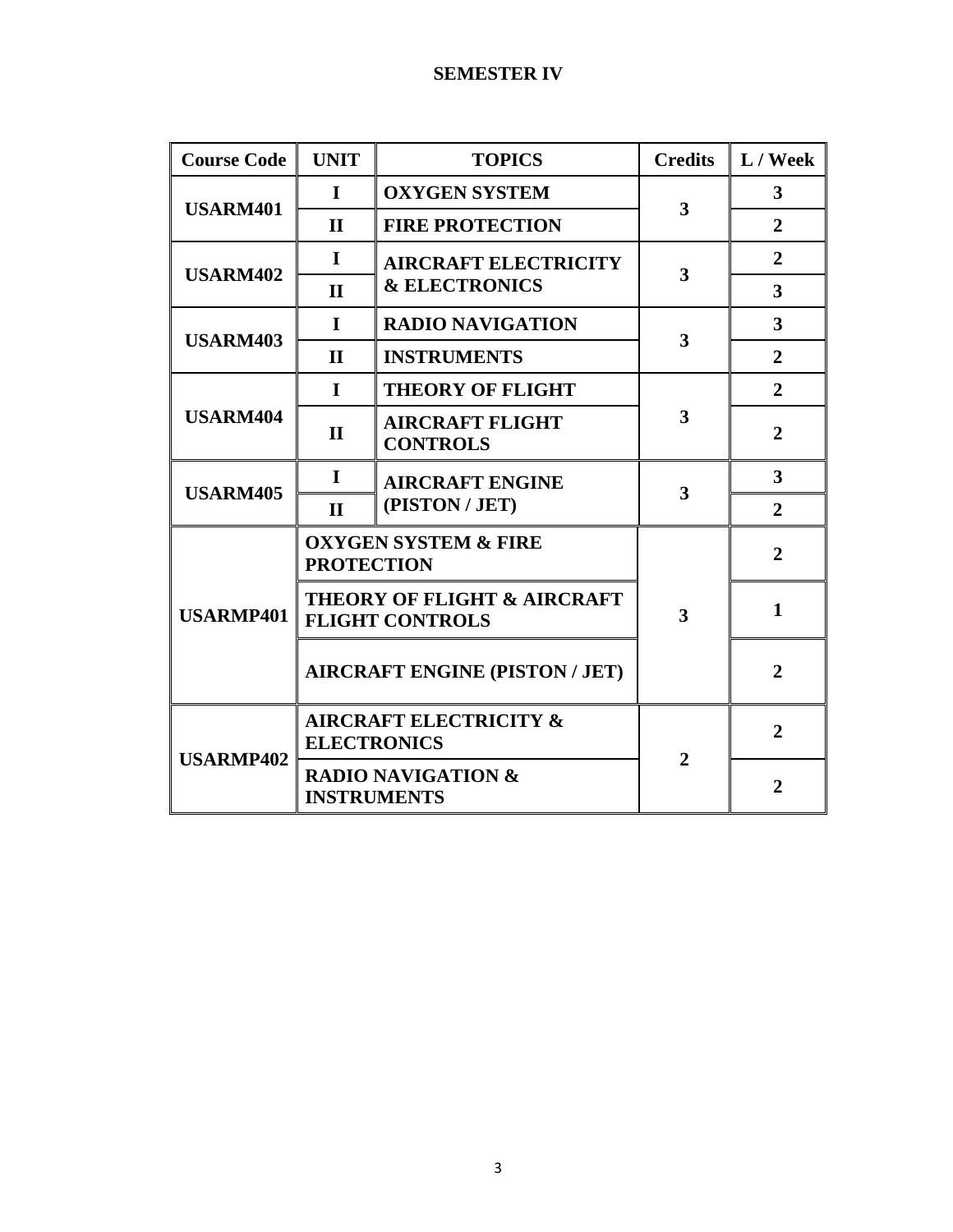| <b>Course Code</b>                                                                                                                                                                                                                                                                                                                                                                                                                                                                                                                                               | Title                                                                                                                                                                                                                                                                                                                                                                                                                                     | Credits                    |  |  |
|------------------------------------------------------------------------------------------------------------------------------------------------------------------------------------------------------------------------------------------------------------------------------------------------------------------------------------------------------------------------------------------------------------------------------------------------------------------------------------------------------------------------------------------------------------------|-------------------------------------------------------------------------------------------------------------------------------------------------------------------------------------------------------------------------------------------------------------------------------------------------------------------------------------------------------------------------------------------------------------------------------------------|----------------------------|--|--|
| <b>USARM301</b>                                                                                                                                                                                                                                                                                                                                                                                                                                                                                                                                                  | AIRFRAME & SYSTEMS, LANDING GEAR, WHEEL<br><b>BRAKES</b>                                                                                                                                                                                                                                                                                                                                                                                  | 3 Credits<br>(60 lectures) |  |  |
|                                                                                                                                                                                                                                                                                                                                                                                                                                                                                                                                                                  | Unit I: Airframe & Systems - Loads/ stresses on structural members, load<br>factor, Classification of Damage. Special tools for sheet metal repair, Metal<br>working machines, making straight line bends, Laying out rivets, Installation and<br>driving rivets, Rivet failure, Removal, Dimpling, Counter sinking, Permissible<br>repairs, Window & Windshield repairs, Composite Material repairs,<br>FRP/Honeycomb, Sandwich repairs. | <b>30 Lectures</b>         |  |  |
| Unit II : Landing Gear, Wheel brakes – Construction of Landing Gear,<br>retractable & non-retractable landing gears, Nose & tail gears, Construction of<br>shock absorbers, Function & Maintenance of shock cords, Spring steel struts, Air<br>Oil Oleo struts, Struts spring steel struts, Anti-skid assemblies, Shimmy dampers,<br><b>30 Lectures</b><br>Safety device & indications. Landing gear mechanisms, warning and safety<br>devices, Operations, Landing gear brakes, Power brake systems, inspection after<br>heavy landing and over weight landing. |                                                                                                                                                                                                                                                                                                                                                                                                                                           |                            |  |  |
| <b>TEXT BOOKS -</b><br>1. Airframe and Power plant Mechanics Airframe Handbook $(AC65 - 15A)$ $(Ch - 1, 2, 3, 4, 5)$<br>& 9) - SHROFF PUBLISHER AND DISTRIBUTERS Pvt. Ltd.                                                                                                                                                                                                                                                                                                                                                                                       |                                                                                                                                                                                                                                                                                                                                                                                                                                           |                            |  |  |

| Course Code                                                                                                                                                                                                                                                                                                                                                              | Title                                         | Credits                             |  |  |  |
|--------------------------------------------------------------------------------------------------------------------------------------------------------------------------------------------------------------------------------------------------------------------------------------------------------------------------------------------------------------------------|-----------------------------------------------|-------------------------------------|--|--|--|
| <b>USARM302</b>                                                                                                                                                                                                                                                                                                                                                          | <b>AIRCRAFT ELECTRICITY &amp; ELECTRONICS</b> | <b>4 Credits</b><br>$(75$ lectures) |  |  |  |
| Unit I : DC Generators: theory $\&$ construction, type of DC generators,<br>characteristics of DC generators, DC voltage regulators basic principle, type of<br>regulators, RC relay, Differential RC relays, starter generators & its controls,<br>maintenance of DC generators & RC relays, generator control unit functions,<br>trouble shooting of generator system. |                                               |                                     |  |  |  |
| Unit II : DC Motors – theory $\&$ construction, different type of DC motors,<br>Characteristics of different type of DC motors, reversing the direction of rotation<br>of DC motors, speed & torque characteristic of DC motors, Motor starters,<br>inspection & maintenance of DC motors.                                                                               |                                               |                                     |  |  |  |
| <b>TEXT BOOKS -</b><br>1. Aircraft Electricity and Electronics by EISMIN $(Ch - 10)$<br>2. Examples in Electrical Calculation by ADMIRALTY (BR158) (Ch – 13, 14, 15, 16, 17, 18,<br>19)<br>3. Electrical Technology by B.L.THERAJA $(Ch-21, 22, 23, 24, 25, 26)$                                                                                                         |                                               |                                     |  |  |  |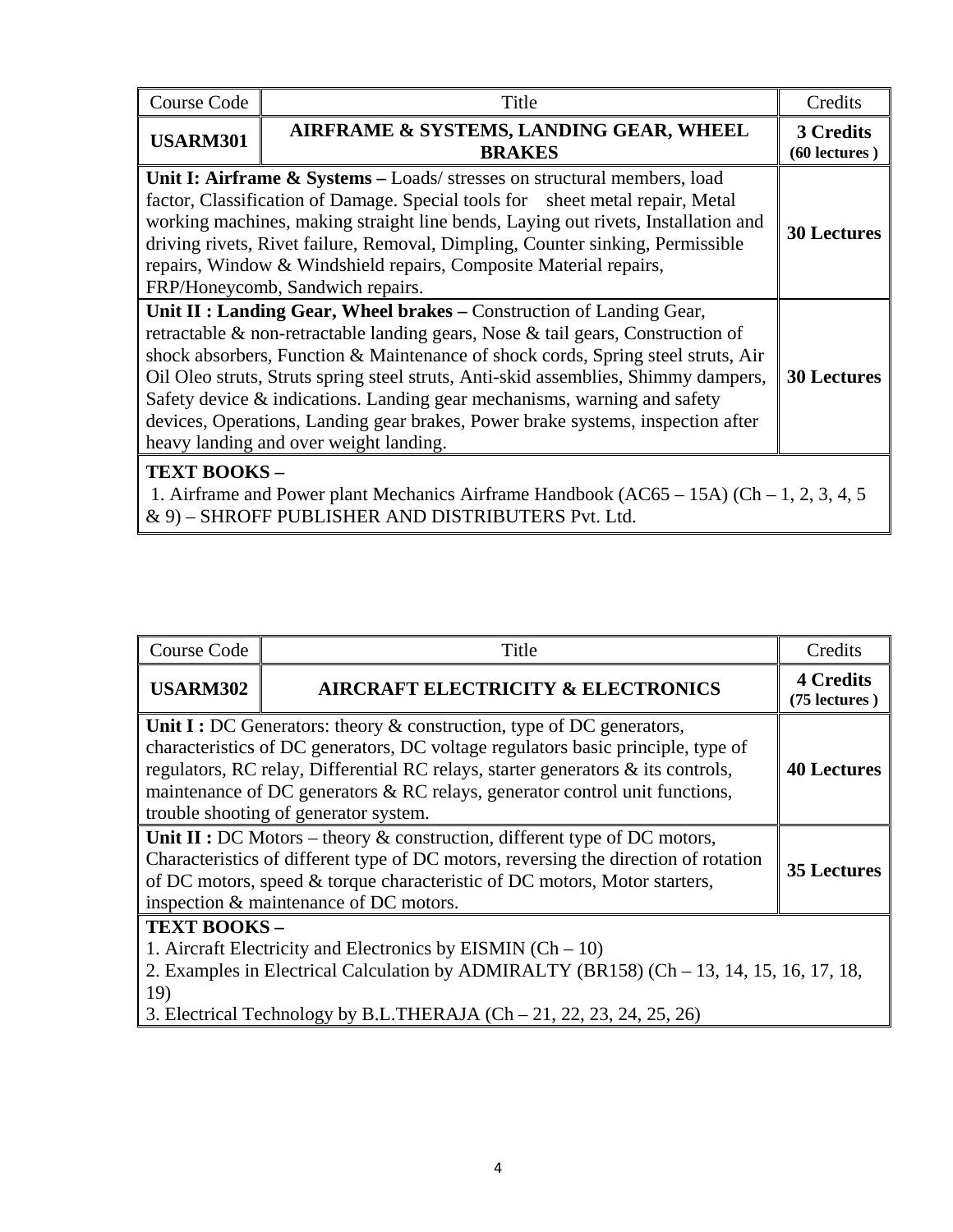| <b>Course Code</b>                                                                                                                                                                                                                                                                                                                                                                                                                                                                                                                                                                                                                                                                                                                                                                | Title                                                                                                                                                                                                                                    | Credits                    |  |
|-----------------------------------------------------------------------------------------------------------------------------------------------------------------------------------------------------------------------------------------------------------------------------------------------------------------------------------------------------------------------------------------------------------------------------------------------------------------------------------------------------------------------------------------------------------------------------------------------------------------------------------------------------------------------------------------------------------------------------------------------------------------------------------|------------------------------------------------------------------------------------------------------------------------------------------------------------------------------------------------------------------------------------------|----------------------------|--|
| <b>USARM303</b>                                                                                                                                                                                                                                                                                                                                                                                                                                                                                                                                                                                                                                                                                                                                                                   | DIGITAL TECHNIQUES & INSTRUMENTS                                                                                                                                                                                                         | 3 Credits<br>(60 lectures) |  |
| Unit I : Digital Techniques - Basic Logic Gates - NOT, OR, AND, Universal<br>Gates – NAND, NOR and OR Invert Gates, Positive and Negative Logic, Logic<br>Families, Combinational Logic circuit, Sequential Logic Circuit, Application Of<br>Combinational and Sequential Logic circuits, Troubleshooting Devices; Number<br>Systems - Binary, Octal, Hexadecimal, Conversions; Codes - BCD, EBCDIC,<br><b>ASCII, GRAY</b>                                                                                                                                                                                                                                                                                                                                                        |                                                                                                                                                                                                                                          |                            |  |
| Unit II : Instruments - Altitude alerting system, Mach warning system, Mach /<br>ASI, CADC, altitude module, Air speed module, True Air speed computation,<br>pressure error correction. Gyroscope & property, limitation, errors, gyroscopic<br>instruments, Erection system - mechanical & electrical, Fast erection system,<br>errors due to acceleration $\&$ turning. Turn $\&$ bank indicator, turn coordinator.<br><b>40 Lectures</b><br>Heading indicating instrument, magnetic properties, Aircraft<br>magnetism Deviation co-efficient & compass swinging. Synchronous data<br>transmission system, Measurement of engine speed, Measurement of fuel - fuel<br>quantity gauge, volumetric top off system, fuel flow measurement. Engine<br>vibration monitoring system. |                                                                                                                                                                                                                                          |                            |  |
| TEXT BOOKS-<br><b>STERLING BOOK HOUSE</b>                                                                                                                                                                                                                                                                                                                                                                                                                                                                                                                                                                                                                                                                                                                                         | 1. Digital Principles and Applications by DONALD P. LEACH, ALBERTPAUL MALVINO,<br>GOUTAM SAHA (Ch - 1, 2, 3 & 5) - TATA McGRAW HILL COMPANIES<br>2. Aircraft Instrument by E.H.J PALLET (Ch $-4$ , 5, 6, 7, 8, 9, 10, 11, 12, 13 & 14) – |                            |  |

| <b>Course Code</b>                                                                                                                                                   | Title                                                                                                                                                                                                                                                                                                                                                                                                                                                                                                        | Credits                         |  |  |
|----------------------------------------------------------------------------------------------------------------------------------------------------------------------|--------------------------------------------------------------------------------------------------------------------------------------------------------------------------------------------------------------------------------------------------------------------------------------------------------------------------------------------------------------------------------------------------------------------------------------------------------------------------------------------------------------|---------------------------------|--|--|
| <b>USARM304</b>                                                                                                                                                      | THEORY OF FLIGHT AND FLIGHT CONTROLS                                                                                                                                                                                                                                                                                                                                                                                                                                                                         | 3 Credits<br>$(60$ lectures $)$ |  |  |
| an airplane.                                                                                                                                                         | Unit I : Performance of aircraft, take-off, climbing, Power curves – Propeller<br>propulsion, horizontal flight, effect of changes of engine power, effect of altitude<br>on power curves, Ceiling, effect of weight on performance, influence of Jet<br>propulsion on performance. Acceleration, loads during turn, angle of bank,<br>Aerobatics, Inverted maneuvers. Stability & control, Lateral, Longitudinal &<br>directional stability, effect of wing shape, position & type on stability, Control of | <b>60 Lectures</b>              |  |  |
| <b>TEXT BOOKS -</b><br>1. Mechanics of Flight (11 <sup>th</sup> Edition) by A.C.KARMODE (Ch – 1, 2, 3, 4, 5, 6, 7, 8,<br>$9,10,11\&12$ – PEARSON EDUCATION Pvt. Ltd. |                                                                                                                                                                                                                                                                                                                                                                                                                                                                                                              |                                 |  |  |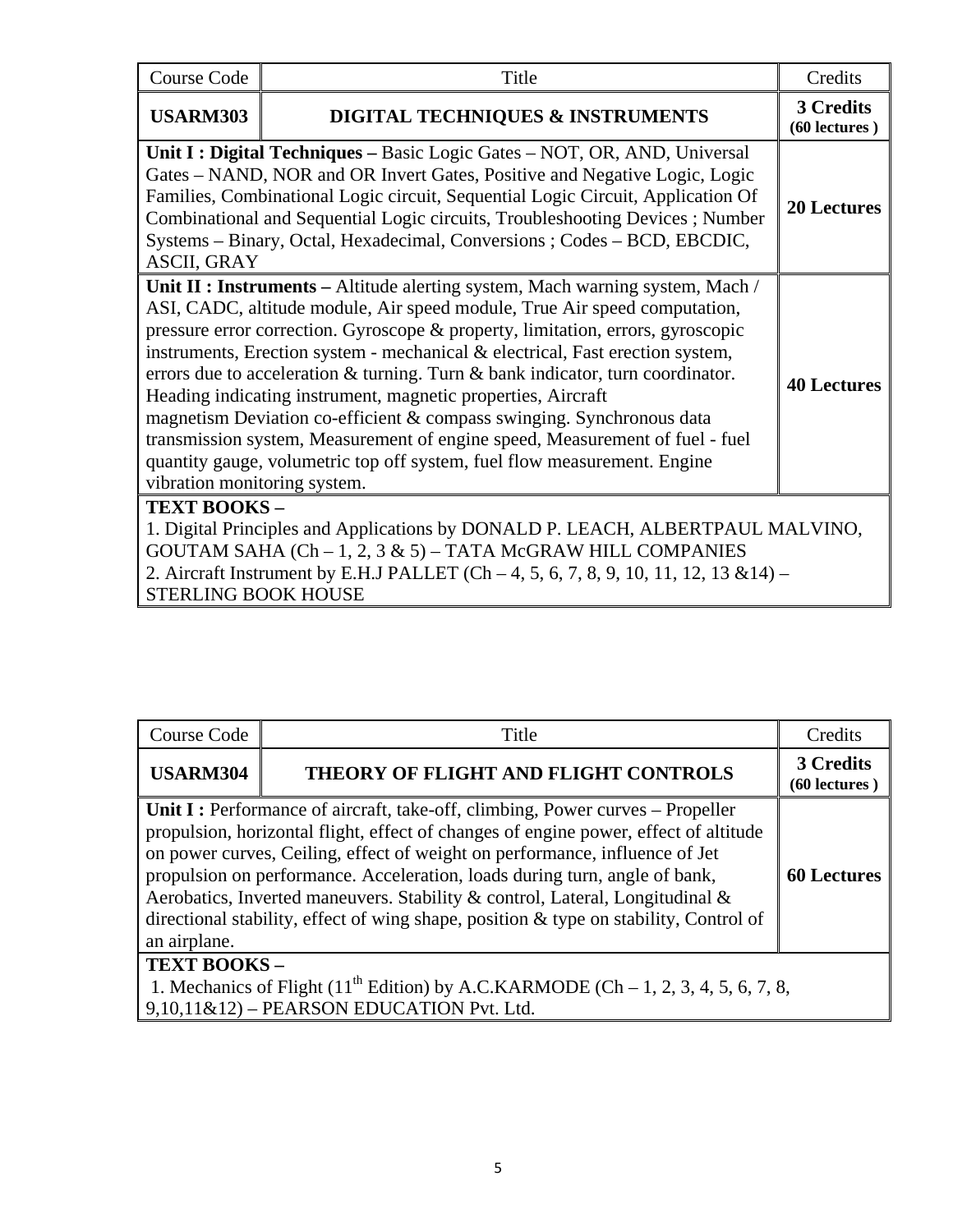| <b>Course Code</b>                                                                                                                                                                    | Title                                                                                                                                                                                                                                                                                                                                                                                                                                                                                                                                                                                                                                                                                                                                                                                                                                                                                                                                                                                                                                                                              | Credits                    |  |
|---------------------------------------------------------------------------------------------------------------------------------------------------------------------------------------|------------------------------------------------------------------------------------------------------------------------------------------------------------------------------------------------------------------------------------------------------------------------------------------------------------------------------------------------------------------------------------------------------------------------------------------------------------------------------------------------------------------------------------------------------------------------------------------------------------------------------------------------------------------------------------------------------------------------------------------------------------------------------------------------------------------------------------------------------------------------------------------------------------------------------------------------------------------------------------------------------------------------------------------------------------------------------------|----------------------------|--|
| <b>USARM305</b>                                                                                                                                                                       | <b>AIRCRAFT ENGINE (PISTON / JET)</b>                                                                                                                                                                                                                                                                                                                                                                                                                                                                                                                                                                                                                                                                                                                                                                                                                                                                                                                                                                                                                                              | 3 Credits<br>(60 lectures) |  |
| components.                                                                                                                                                                           | Unit I : Aircraft Engine (Piston) - General requirements for power-plant,<br>Internal combustion engines, Cycles, Otto-cycle, Two stroke & four stroke,<br>Classification of engines, Compression ratio, Reciprocating engine construction,<br>Engine operating principles, Power, Calculations of power, Efficiency,<br>Lubrication & Oil, Engine cooling $\&$ engine control systems. Fuel metering<br>devices for engines, Fuel system requirements, Basic fuel system, Octane &<br>performance ratings, Carburetor principles, Direct fuel injection system,<br>Carburetor maintenance, Preservation & storage of fuel metering system                                                                                                                                                                                                                                                                                                                                                                                                                                         | <b>25 Lectures</b>         |  |
| Effects of flammability.                                                                                                                                                              | Unit II : Aircraft Engine (Jet) – Factor determining blade creep Exhaust section<br>cone. Thrust reversers effects, engine efficiency, Magnitude of reverse thrust<br>produced, Engine noise suppressors, Noise patterns & methods of reducing noise<br>level, Corrosivity. Contamination (Water & Dirt) Sampling. Turbine engine<br>principles, Types of reaction engine, Constructional features, Major sub-<br>assemblies, their functions, Cycles of operation, Efficiency, specific fuel<br>consumption, Thrust reverses, noise suppression, Principles of propulsion, thrust<br>distribution, Propulsive efficiency Bypass ratio & engine pressure ratio, Engine<br>air inlet, Vortex destroyer jet engine fuel system, General outline, Diffusers,<br>Compression Ratio, Airflow, Combustion Fuel/Air Ratio, Constructional<br>properties and Turbine blade components for resistance to oxidation and<br>corrosion, Lubricants and fuels Low volatility, Anti-foaming, Specification of<br>turbine fuels, Properties of fuels, Safety requirements during ground handling, | <b>35 Lectures</b>         |  |
| <b>TEXT BOOKS-</b><br>1. Airframe and Power plant Mechanics Power plant Handbook $(EA - AC65 - 12A)$ $(Ch - 1, 2, 12A)$<br>3, 5, 6 & 7) - SHROFF PUBLISHER AND DISTRIBUTERS Pvt. Ltd. |                                                                                                                                                                                                                                                                                                                                                                                                                                                                                                                                                                                                                                                                                                                                                                                                                                                                                                                                                                                                                                                                                    |                            |  |

| Course Code                                                                                                                                                                                                                                                                | Title                                                                                                                                                            | Credits                    |
|----------------------------------------------------------------------------------------------------------------------------------------------------------------------------------------------------------------------------------------------------------------------------|------------------------------------------------------------------------------------------------------------------------------------------------------------------|----------------------------|
| <b>USARMP</b><br>301                                                                                                                                                                                                                                                       | • AIRFRAME & SYSTEMS, LANDING GEAR, WHEEL<br><b>BRAKES</b><br>• AIRCRAFT ENGINE (PISTON / JET)                                                                   | 2 Credits<br>(75 lectures) |
| Unit I: Airframe $\&$ Systems – Familiarization of Fuselage types;<br>Familiarization of Wing Structure; Familiarization of Control Surfaces;<br>Familiarization of different types of Rivets, Bolts, Nuts, Washers; Single Row<br><b>Riveting and Double Row Riveting</b> |                                                                                                                                                                  |                            |
| Unit II: Landing Gear, Wheel brakes - Familiarization of Main Landing Gears<br>and different types of Shock Strut; Familiarization of Brake System                                                                                                                         |                                                                                                                                                                  |                            |
| Unit III: Aircraft Engine (Piston) – Familiarization of Piston engine<br>components : Crankcase, Crankshaft, Camshaft, Bearings, Connecting Rod,<br>Piston, Piston Rings.                                                                                                  |                                                                                                                                                                  |                            |
| of Combustion Chambers.                                                                                                                                                                                                                                                    | <b>UNIT IV: Aircraft Engine (Jet)</b> – Familiarization of Propeller, Parts of<br>Propeller, Types of Propeller, Types of Compressors: Axial, Centrifugal, Types | 25 Lectures                |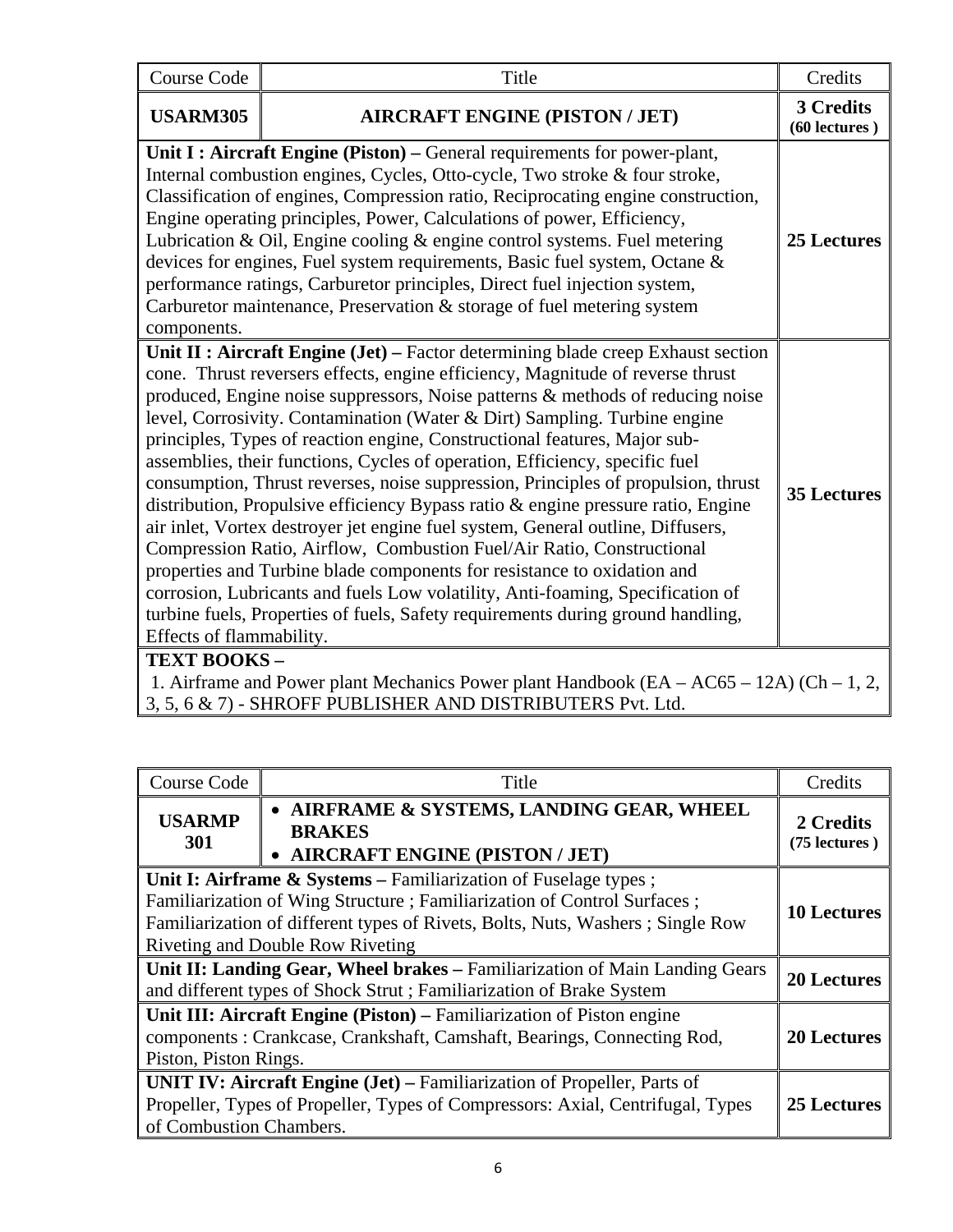| <b>Course Code</b>                                                                                                                                                                                                                                                                                                                                                                                                | Title                                                                                                                                                                                                                                                                                                                                                                                                                                                                                                                                                                                                         | Credits                    |
|-------------------------------------------------------------------------------------------------------------------------------------------------------------------------------------------------------------------------------------------------------------------------------------------------------------------------------------------------------------------------------------------------------------------|---------------------------------------------------------------------------------------------------------------------------------------------------------------------------------------------------------------------------------------------------------------------------------------------------------------------------------------------------------------------------------------------------------------------------------------------------------------------------------------------------------------------------------------------------------------------------------------------------------------|----------------------------|
| <b>USARMP</b><br>302                                                                                                                                                                                                                                                                                                                                                                                              | • AIRCRAFT ELECTRICITY & ELECTRONICS<br><b>DIGITAL TECHNIQUES &amp; INSTRUMENTS</b>                                                                                                                                                                                                                                                                                                                                                                                                                                                                                                                           | 2 Credits<br>(60 lectures) |
|                                                                                                                                                                                                                                                                                                                                                                                                                   | Unit I: Identification and purpose of parts of a DC Generator; Identification of a<br>Series Shunt and Compound Wound Generator; Dismantling and assembling and<br>other common maintenance practices on a DC Generator – checking of antenna<br>with growler, undercutting of Commutator, checking of carbon brushes;<br>Identification of different parts of a Carbon pile Voltage Regulator;<br>Identification of different parts of RC Relay and Differential RC Relay;<br>Identification of Starter Generator and Normal Generator; Identification of<br>different parts of Generator Control Unit (GCU) | <b>20 Lectures</b>         |
| Unit II: Identification of different parts of a DC Generator and purpose of each<br>by dismantling of a DC Motor; Practical on reversing the direction of rotation of<br>a DC Motor; Practical on different type of DC Starters; Dismantling and<br>identification of different parts of a DC Starter Motor; Maintenance practice on<br>DC Motor – changing of brushes, undercutting of Commutator segments, etc. |                                                                                                                                                                                                                                                                                                                                                                                                                                                                                                                                                                                                               |                            |
| Unit III: Digital Techniques – To study the characteristics of operation of TTL<br>inverters; Study operation and characteristics of TTL NAND gate; Study<br>operation and characteristics of TTL NOR gate ; Construct a exclusive OR gate<br>and study its operation ; Study the BJT switching circuit (direct coupled)                                                                                          | <b>10 Lectures</b>                                                                                                                                                                                                                                                                                                                                                                                                                                                                                                                                                                                            |                            |
| Directional Gyro                                                                                                                                                                                                                                                                                                                                                                                                  | Unit IV: Instruments – Disassembly, cleaning, inspection and assembly of Air<br>Speed Indicator; Disassembly, cleaning, inspection and assembly of Altimeter;<br>Showing properties of Gyro; Disassembly, cleaning, inspection and assembly of                                                                                                                                                                                                                                                                                                                                                                | <b>15 Lectures</b>         |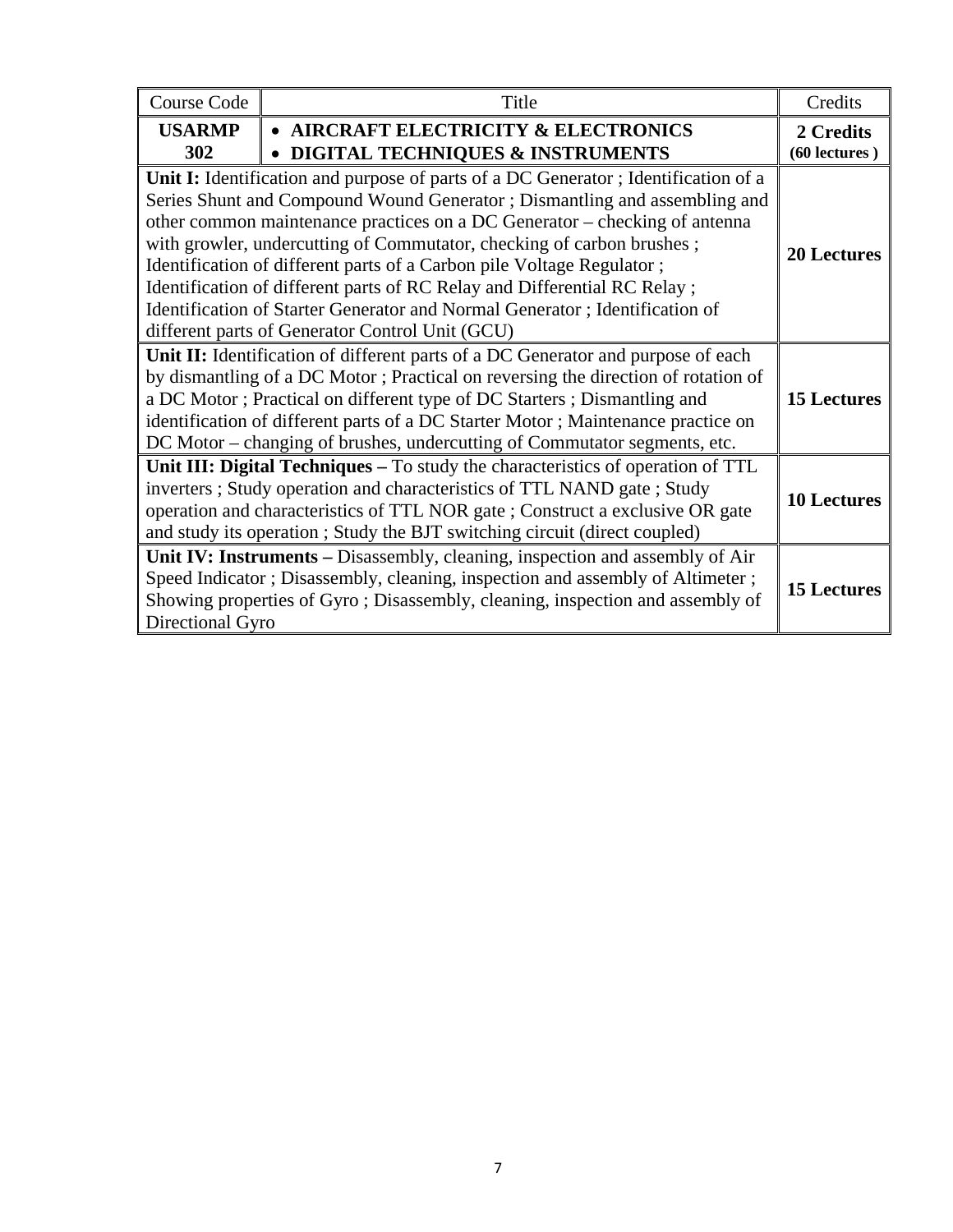#### **SCHEME OF EXAMINATION**

| Course               |                                                                                                                                            |              | <b>Theory</b>   |                   | <b>Practical</b> |              | <b>Duration</b> |                   |
|----------------------|--------------------------------------------------------------------------------------------------------------------------------------------|--------------|-----------------|-------------------|------------------|--------------|-----------------|-------------------|
| Code                 | <b>Title of the Course</b>                                                                                                                 | Written      | <b>Internal</b> | <b>Sem</b><br>End | <b>Internal</b>  | <b>Total</b> | Written         | <b>Sem</b><br>End |
| <b>USARM</b><br>301  | Airframe &<br>Systems, Landing<br>Gear, Wheel brakes                                                                                       | 60           | 40              |                   |                  | 100          | 2 Hrs.          |                   |
| <b>USARM</b><br>302  | <b>Aircraft Electricity</b><br>& Electronics                                                                                               | 60           | 40              | --                |                  | 100          | 2 Hrs.          |                   |
| <b>USARM</b><br>303  | <b>Digital Techniques</b><br>& Instruments                                                                                                 | 60           | 40              |                   |                  | 100          | 2 Hrs.          |                   |
| <b>USARM</b><br>304  | Theory of Flight<br>and Flight controls                                                                                                    | 60           | 40              |                   |                  | 100          | 2 Hrs.          |                   |
| <b>USARM</b><br>305  | <b>Aircraft Engine</b><br>(Piston /Jet)                                                                                                    | 60           | 40              |                   |                  | 100          | 2 Hrs.          |                   |
| <b>USARM</b><br>P301 | Airframe &<br>Systems, Landing<br>Gear, Wheel brakes<br>Theory of Flight<br>and Flight controls<br><b>Aircraft Engine</b><br>(Piston /Jet) |              |                 | 60                | 40               | 100          |                 | $2$ Hrs.          |
| <b>USARM</b><br>P302 | <b>Aircraft Electricity</b><br>& Electronics<br><b>Digital Techniques</b><br>& Instruments                                                 |              |                 | 60                | 40               | 100          |                 | $2$ Hrs.          |
|                      |                                                                                                                                            | <b>Total</b> |                 |                   |                  | 700          |                 |                   |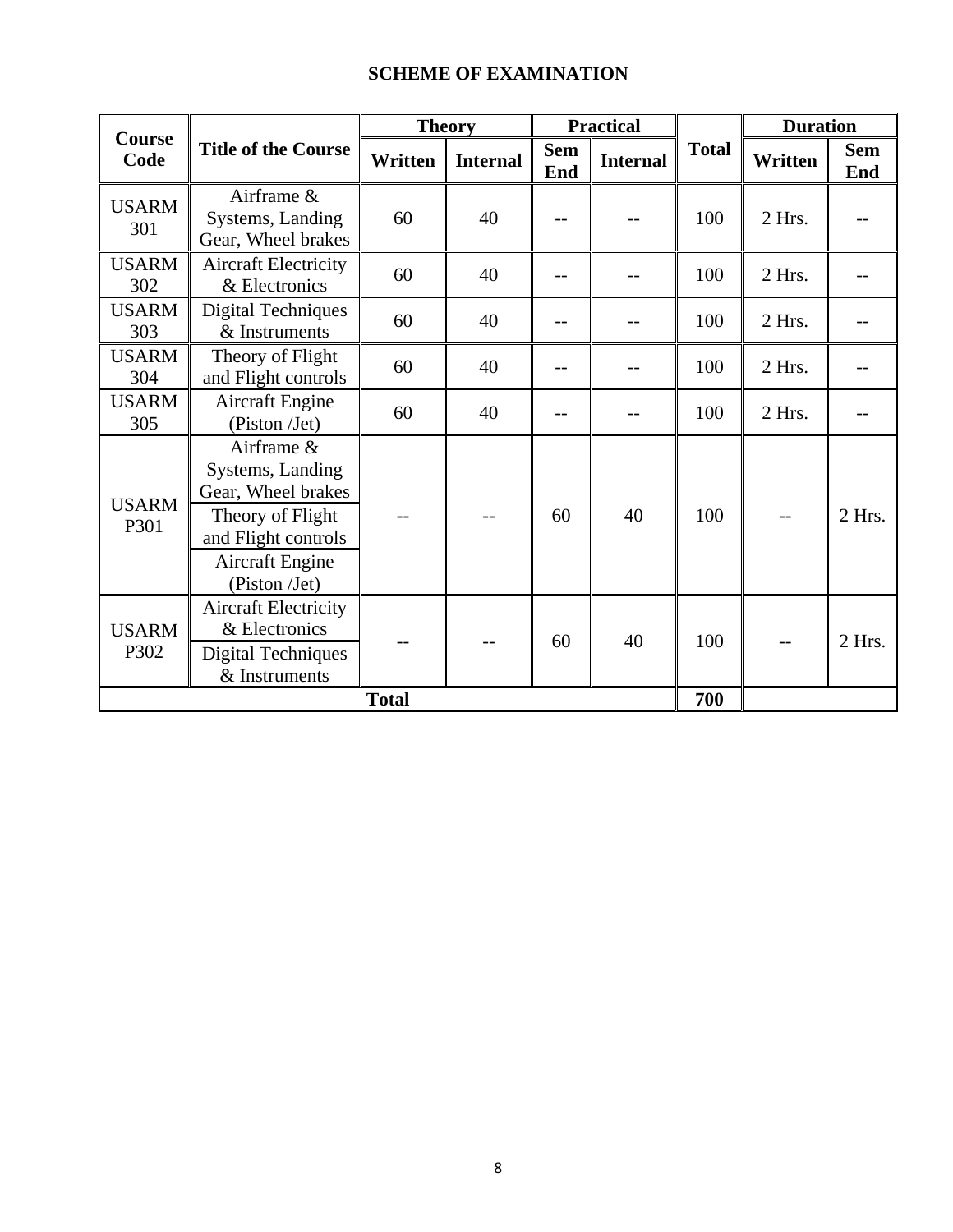| Course Code                                                                                                                                                                                                                                                                                                                                                                                                           | Title                                                                                                                                               | Credits                    |  |  |  |
|-----------------------------------------------------------------------------------------------------------------------------------------------------------------------------------------------------------------------------------------------------------------------------------------------------------------------------------------------------------------------------------------------------------------------|-----------------------------------------------------------------------------------------------------------------------------------------------------|----------------------------|--|--|--|
| <b>USARM401</b>                                                                                                                                                                                                                                                                                                                                                                                                       | <b>OXYGEN SYSTEM &amp; FIRE PROTECTION</b>                                                                                                          | 3 Credits<br>(75 lectures) |  |  |  |
| Unit I: Oxygen System – Oxygen system: Purpose of the system; Safety<br>portable & fixed Oxygen systems; low pressure and high pressure oxygen system<br>& components; Installation and replacement of Oxygen lines. General<br>familiarization with provision of emergency equipment on modern aircraft such<br>as Emergency exits; Emergency Lights; Megaphone; Signaling Flares; FDR &<br>CVR; Fire Extinguishers. |                                                                                                                                                     |                            |  |  |  |
| <b>Unit II: Fire Protection</b> – Fire extinction Principles, fire extinguisher mediums<br>& their proper use, Fire warning devices, Thermal switches, Thermocouple<br><b>35 Lectures</b><br>system, continuous loop fire warning systems, spot detection, smoke detection,<br>fire zones, Routine maintenance, inspection.                                                                                           |                                                                                                                                                     |                            |  |  |  |
|                                                                                                                                                                                                                                                                                                                                                                                                                       | TEXT BOOKS-<br>1. Airframe and Power plant Mechanics Airframe Handbook (AC65 – 15A) (Ch – 14 & 10) –<br>SHROFF PUBLISHER AND DISTRIBUTERS Pvt. Ltd. |                            |  |  |  |

| <b>Course Code</b>                                                                                                                                                                                                                                                                                                                                                                                                                                                                                                                                                                                                                                           | Title                                         | Credits                    |  |
|--------------------------------------------------------------------------------------------------------------------------------------------------------------------------------------------------------------------------------------------------------------------------------------------------------------------------------------------------------------------------------------------------------------------------------------------------------------------------------------------------------------------------------------------------------------------------------------------------------------------------------------------------------------|-----------------------------------------------|----------------------------|--|
| <b>USARM402</b>                                                                                                                                                                                                                                                                                                                                                                                                                                                                                                                                                                                                                                              | <b>AIRCRAFT ELECTRICITY &amp; ELECTRONICS</b> | 3 Credits<br>(75 lectures) |  |
| <b>Unit I</b> : Alternators, Principle of AC generation, construction, Single & Poly<br>phase alternators, DC Alternators, Transistorized voltage regulators, Brushless<br>alternators, Permanent magnet brushless Alternators, Principle of operation of<br>Constant Speed Drive Unit, Integrated Drive Generators , Synchronizing of<br>Alternators Static and Rotary Inverters , A C generator system protection, GCU &<br>BPCU.                                                                                                                                                                                                                          |                                               |                            |  |
| Unit II : Production of rotating magnetic field in the stator of an AC motor, AC<br>Motor construction, 3-phase & single phase motors, Synchronous motors, Slip in<br>an induction motor, capacitor action of over-exited synchronous motor, split<br>phase capacitor start motors, shaded pole motors, universal motors, hysteresis<br>motors, transformers, transformer on load, regulation of transformers, equivalent<br>circuit of transformers, three phase transformers, auto transformers, transformer<br>rectifier units, three phase transformer rectifier units, use of electrical diagrams,<br>Maintenance of generators, motors & transformers. |                                               |                            |  |
| TEXT BOOKS-<br>1. Aircraft Electricity and Electronics by EISMIN (Ch – 9, 10 & 11) – STERLING BOOK<br><b>HOUSE</b><br>2. Examples in Electrical Calculation by ADMIRALTY (BR158) (Ch $-$ 20, 21, 22, 23, 24 & 25)<br>- STANDARD PUBLISHERS DISTRIBUTORS<br>3. Electrical Technology by B.L.THERAJA (Ch – 32, 33 & 37) – S. CHAND AND<br><b>COMPANY Ltd.</b>                                                                                                                                                                                                                                                                                                  |                                               |                            |  |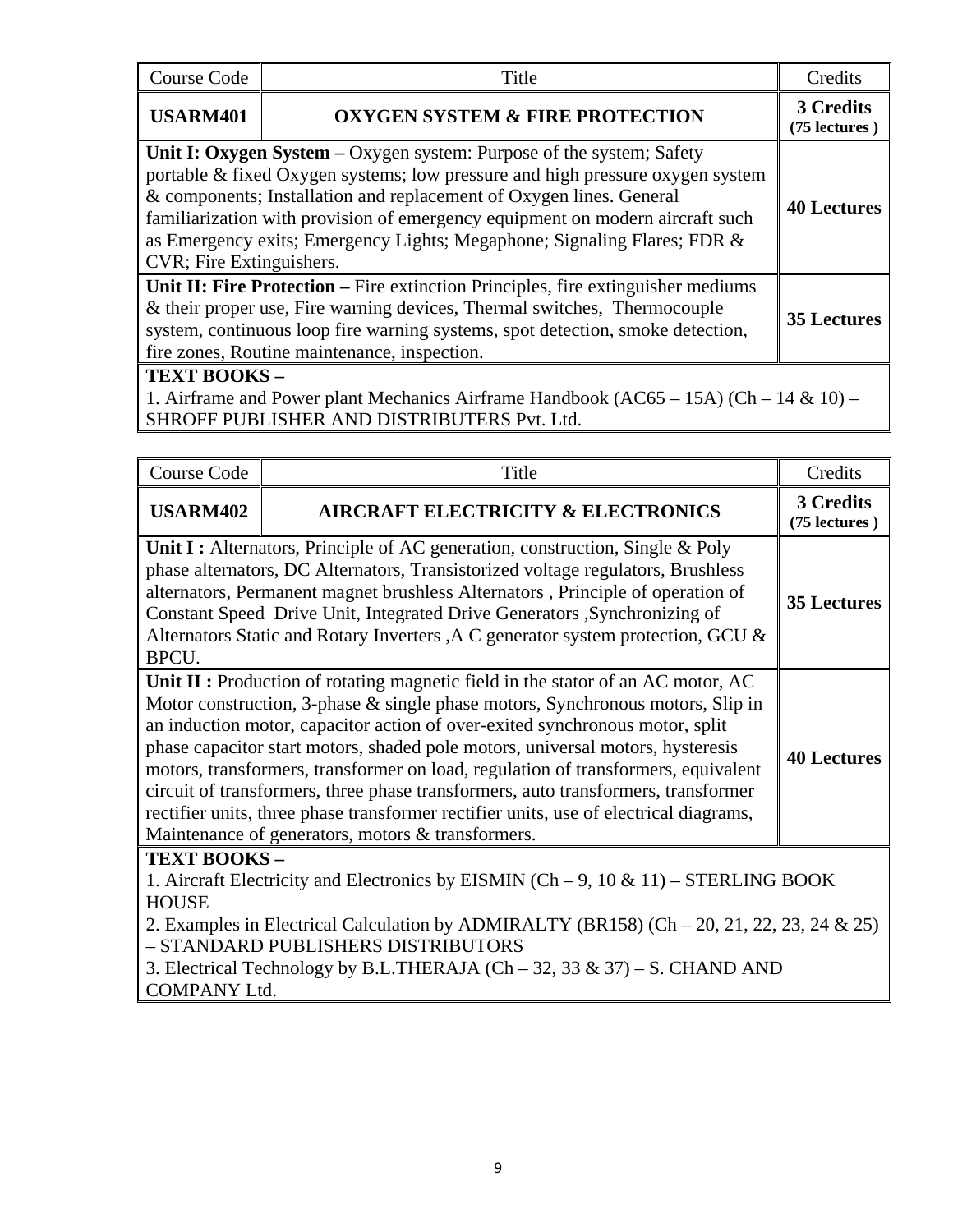| <b>Course Code</b>                                                                                                                                                                                                                                                                                                                                                                                                                                                                                                                              | Title                                                                                                                                                                                                                                                                                                                                                                                            | Credits                    |  |
|-------------------------------------------------------------------------------------------------------------------------------------------------------------------------------------------------------------------------------------------------------------------------------------------------------------------------------------------------------------------------------------------------------------------------------------------------------------------------------------------------------------------------------------------------|--------------------------------------------------------------------------------------------------------------------------------------------------------------------------------------------------------------------------------------------------------------------------------------------------------------------------------------------------------------------------------------------------|----------------------------|--|
| <b>USARM403</b>                                                                                                                                                                                                                                                                                                                                                                                                                                                                                                                                 | <b>RADIO NAVIGATION &amp; INSTRUMENTS</b>                                                                                                                                                                                                                                                                                                                                                        | 3 Credits<br>(75 lectures) |  |
| Unit I: Radio Navigation – Radio Communication; Basic Principles; Receiver<br>& Transmitters; Antenna; Microphone; Power supply; Interphone; HF and VHF<br>systems; Installation of Units on aircraft; Inspection and checks on aircraft.<br>Electronic Navigation equipment; Flux gate system; Automatic Direction finding<br>system; Principles; equipment and Maintenance; visual omni-range and<br>Instruments Landing systems; operating principles; components and functions<br>operation of DME Doppler and Inertial Navigation systems. |                                                                                                                                                                                                                                                                                                                                                                                                  |                            |  |
| Unit II : Instruments – Principles of flight, Servomechanism $\&$ automatic<br>control fundamentals, Sensing of attitude changes, Command signal detection,<br>Command Signal Processing, Outer Loop Control, Conversion of command<br>signal to Powered Control, Flight director & integrated flight control system,<br>Automatic landing.                                                                                                                                                                                                     |                                                                                                                                                                                                                                                                                                                                                                                                  |                            |  |
| <b>HOUSE</b>                                                                                                                                                                                                                                                                                                                                                                                                                                                                                                                                    | <b>TEXT BOOKS - 1. Aircraft Communications and Navigation Systems by MIKE TOOLEY</b><br>AND DAVID WYATT $(Ch-1, 2, 3, 4, 5, 8, 11 \& 15)$ - BUTTERWORTH-HEINEMANN<br>2. Aircraft Radio Systems by JAMES POWELL $(Ch-1, 2, 7 & 10)$ – STERLING BOOK<br>3. Automatic Flight Controls (4 <sup>th</sup> Edition) by E.H.J PALLET (Ch – 1, 2, 3, 4, 5, 6, 7, 8, 9, 10 &<br>11) - BLACKWELL PUBLISHING |                            |  |

| Course Code                                                                                                                                                                                                                                                                                                                                                                                             | Title                                                 | Credits                    |  |  |
|---------------------------------------------------------------------------------------------------------------------------------------------------------------------------------------------------------------------------------------------------------------------------------------------------------------------------------------------------------------------------------------------------------|-------------------------------------------------------|----------------------------|--|--|
| <b>USARM404</b>                                                                                                                                                                                                                                                                                                                                                                                         | THEORY OF FLIGHT & AIRCRAFT FLIGHT<br><b>CONTROLS</b> | 3 Credits<br>(60 lectures) |  |  |
| <b>Unit I: Theory of Flight</b> – Gliding & landing: Gliding angle, real & apparent<br>effect of weight. Maneuvers: Acceleration, Pulling out of a dive, loads on turns,<br>spin, side slip, maneuverability, stability & control, Test flight, take off, climb,<br>steep turn, maximum & minimum speed for level flight, Dutch Roll, Interface of<br>Auto Pilot, components with flight controls.      |                                                       |                            |  |  |
| Unit II : Aircraft Flight controls - Operation of control surfaces, Power<br>Boosted & Power Operated control systems, types of flaps, high speed and low<br>speed ailerons, lockout mechanism, actuating jacks and ball screw devices,<br><b>30 Lectures</b><br>pneumatic and hydraulic drives. Boundary layer control using wing fences,<br>Vortex generators, Aerodynamic balancing. Balancing tabs. |                                                       |                            |  |  |
| <b>TEXT BOOKS -</b><br>1. Mechanics of Flight (11 <sup>th</sup> Edition) by A.C.KARMODE (Ch – 6, 8) – PEARSON<br><b>EDUCATION Ltd.</b>                                                                                                                                                                                                                                                                  |                                                       |                            |  |  |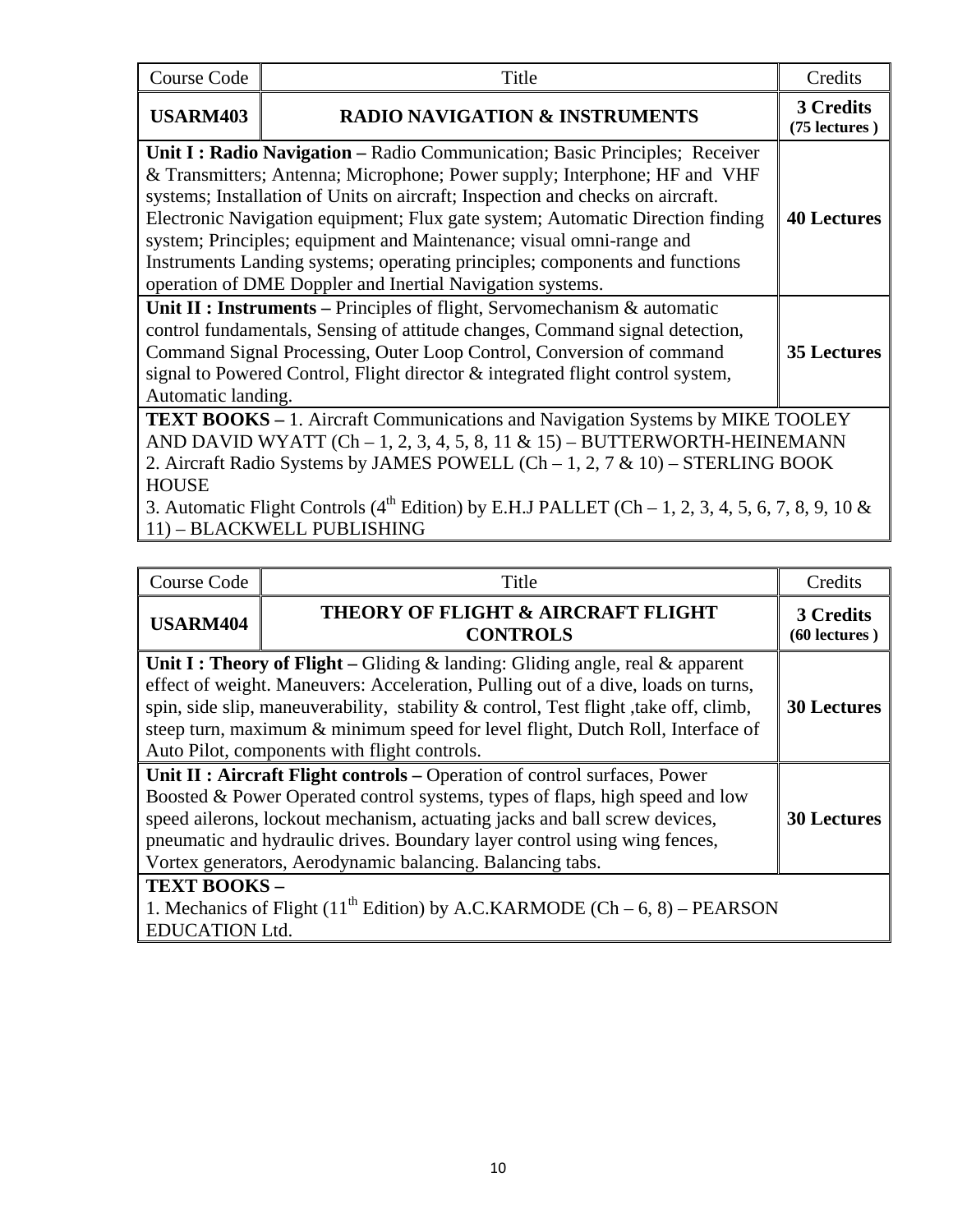| Course Code                                                                                                                                                                                                                                                                                                                                                                                                                                                                                                                                                                                            | Title                                 | Credits                    |  |
|--------------------------------------------------------------------------------------------------------------------------------------------------------------------------------------------------------------------------------------------------------------------------------------------------------------------------------------------------------------------------------------------------------------------------------------------------------------------------------------------------------------------------------------------------------------------------------------------------------|---------------------------------------|----------------------------|--|
| <b>USARM405</b>                                                                                                                                                                                                                                                                                                                                                                                                                                                                                                                                                                                        | <b>AIRCRAFT ENGINE (PISTON / JET)</b> | 3 Credits<br>(75 lectures) |  |
| Unit I: Piston engine Ignition systems, Battery ignition, Magneto Ignition<br>system, Contact breaker & condensers, distributor assembly, E Gap position,<br>Flux reversal in magneto, types polar inductor, high and low tension magnetos,<br>internal timing and cold plugs gaps testing, ignition harness, analyzer auxiliary<br>ignition units, vibrator and booster coil impulse coupling, LT, HT ignition<br>Systems, ignition switches, components operation and details engine starting<br>system.                                                                                             |                                       |                            |  |
| Unit II : Lubrication Systems; Basic requirements; Location and function of oil<br>pumps; filters; Coolers; Oil Jets Scavenge systems; vent systems; Fuel control &<br>metering system including starting control; acceleration; over-speed governing,<br>power limiting, temperature limiting; shut down control; fuel control units;<br><b>35 Lectures</b><br>limiting devices; fault location and rectification in components of fuel controls<br>systems and control adjustment. Engine Air/Bleed systems; Anti ice Control<br>system, air turbine starters; pressure regulating & shutoff valves. |                                       |                            |  |
| <b>TEXT BOOKS-</b><br>1. Airframe and Power plant Mechanics Power plant Handbook $(EA - AC65 - 12A)$ $(Ch - 3, 4,$<br>5 & 6) - SHROFF PUBLISHER AND DISTRIBUTERS Pvt. Ltd.                                                                                                                                                                                                                                                                                                                                                                                                                             |                                       |                            |  |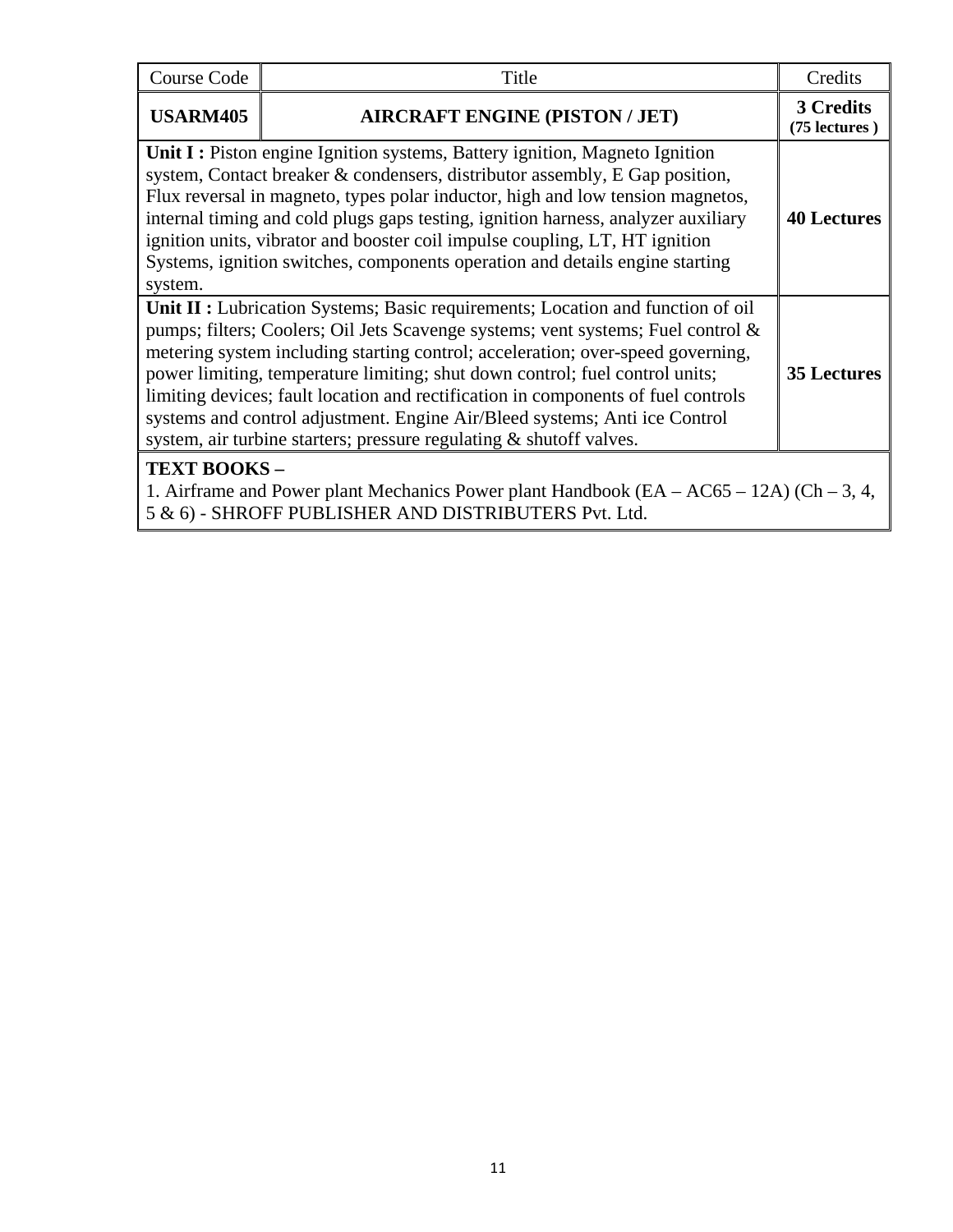| <b>Course Code</b>                                                                                                                                                                                                                                                                                                                                                                                                                                                                                                                                                                                                                              | Title                                                                                                                                        |                            |  |  |  |
|-------------------------------------------------------------------------------------------------------------------------------------------------------------------------------------------------------------------------------------------------------------------------------------------------------------------------------------------------------------------------------------------------------------------------------------------------------------------------------------------------------------------------------------------------------------------------------------------------------------------------------------------------|----------------------------------------------------------------------------------------------------------------------------------------------|----------------------------|--|--|--|
| <b>USARMP</b><br>401                                                                                                                                                                                                                                                                                                                                                                                                                                                                                                                                                                                                                            | <b>OXYGEN SYSTEM &amp; FIRE PROTECTION</b><br>THEORY OF FLIGHT & AIRCRAFT FLIGHT<br><b>CONTROLS</b><br><b>AIRCRAFT ENGINE (PISTON / JET)</b> | 3 Credits<br>(80 lectures) |  |  |  |
| Unit I: Oxygen System – Draw PIE-CHART to indicate the percentage of<br>oxygen and other gases in the atmosphere; Show in an aircraft model the<br>different sources of oxygen available on aircraft; Procedure to charge the oxygen<br>bottle with the use of high pressure regulator; Locate and find the function of<br>Emergency Lights, Megaphone, Signaling Flares, FDR & CVR, Fire<br>Extinguishers.                                                                                                                                                                                                                                     |                                                                                                                                              |                            |  |  |  |
| Unit II: Fire Protection - Show type and location of fire extinguishers on<br>aircraft; Make models of different types of fire detecting devices an aircraft -<br>Thermal switches, Thermocouple, Smoke detectors, Continuous lop system.                                                                                                                                                                                                                                                                                                                                                                                                       |                                                                                                                                              |                            |  |  |  |
| Unit III: Theory of Flight – Make a flying model of a glider and means to run it<br>on ground and lift it up; Make remote controls on the model to change the<br>gliding angle, speed and altitude.                                                                                                                                                                                                                                                                                                                                                                                                                                             |                                                                                                                                              |                            |  |  |  |
| <b>UNIT IV: Flight controls – Fabricate different devices to operate the control</b><br>surfaces viz. hydraulic actuators, ball and screw mechanism, pneumatic actuator;<br>Prepare an aircraft wing with wing fences, vortex generators $\&$ balancing tabs for<br>control surfaces.                                                                                                                                                                                                                                                                                                                                                           |                                                                                                                                              |                            |  |  |  |
| UNIT V: Familiarization with different components of piston engine ignition<br>systems; Familiarization with different internal components of magnetos;<br>Familiarization with different components of low tension ignition system;<br>Familiarization of how ignition timing is set; Familiarization with the use of<br>ignition analyzer; Familiarization with auxiliary ignition equipments such as<br>booster coils, impulse starter etc; Familiarization with ignition harness;<br>Familiarization with spark plugs, cleaning, gap adjustment ; Practical on<br>installation/connection disconnection of ignition harness to spark plugs. |                                                                                                                                              |                            |  |  |  |
| UNIT VI: Make basic board models showing working of various types of oil<br>pumps viz. Gear type, Vane type, Ge-rotor type; Disassemble, Clean, Inspect,<br>test and install an oil filter; Distinguish between cleanable and non - cleanable<br>filter; Locate and check the function of fuel system -deicing filter, fuel heater,<br>main fuel pump, fuel control unit, fuel flow transmitter, F.C.O.C, P & D valve<br>and Fuel Nozzles; Prepare an aircraft model showing the anti-icing of various<br>components of aircraft and the source of heat.                                                                                        |                                                                                                                                              |                            |  |  |  |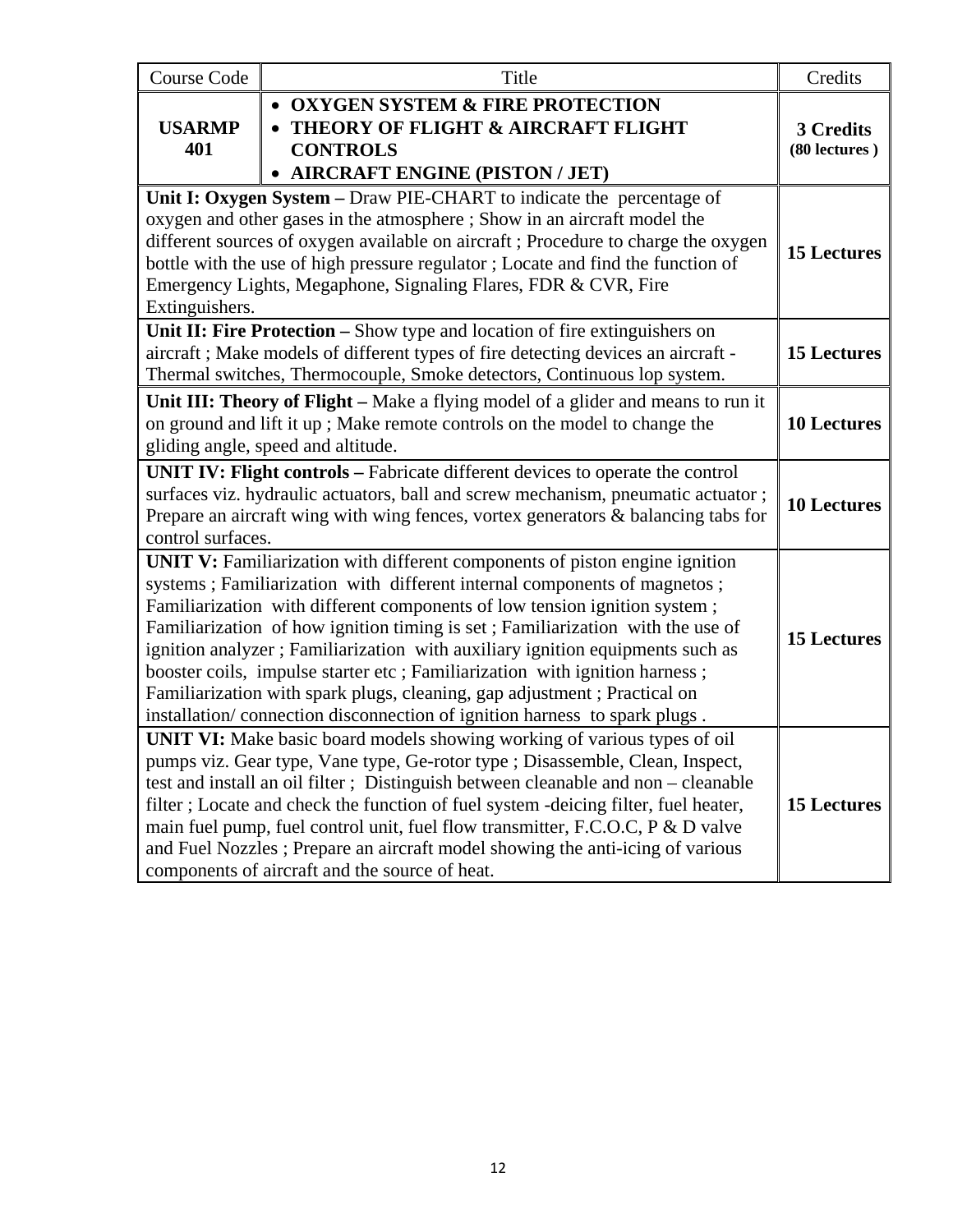| <b>Course Code</b>                                                                                                                                                                                                                                                                                                                                                                                                                                                                                                                                                                                                                                                                                          | Title                                                                             |                            |  |  |
|-------------------------------------------------------------------------------------------------------------------------------------------------------------------------------------------------------------------------------------------------------------------------------------------------------------------------------------------------------------------------------------------------------------------------------------------------------------------------------------------------------------------------------------------------------------------------------------------------------------------------------------------------------------------------------------------------------------|-----------------------------------------------------------------------------------|----------------------------|--|--|
| <b>USARMP</b><br>402                                                                                                                                                                                                                                                                                                                                                                                                                                                                                                                                                                                                                                                                                        | • AIRCRAFT ELECTRICITY & ELECTRONICS<br><b>RADIO NAVIGATION &amp; INSTRUMENTS</b> | 2 Credits<br>(60 lectures) |  |  |
| Unit I: Practical in single phase and poly phase ; Practical on dismantling of DC<br>alternators and finding the location of the diodes in a DC alternator; Practical on<br>how a transistorized voltage regulator works; Practical an identifying the parts of<br>a transistorized voltage regulator; Practical an identifying the parts and location<br>of a rotary / Static inverters; Practical on various types of protection circuits of<br>AC generator system such as BPCU of GCU.                                                                                                                                                                                                                  |                                                                                   |                            |  |  |
| Unit II: Practical on construction of A.C. Generator ; Practical explanation of<br>principle on which the slip rings functions; Practical on dismantling of an A.C.<br>motor; Identification of parts of A.C. Motor and re assembling the same;<br>Practical on the purpose of a capacitor in a single phase Induction motor;<br>Practical on reversing the direction of rotation ; Practical on shaded pole motors ;<br>Practical on the construction of a transformer both single phase and three phase;<br>Checking the transformer for serviceability such as Input, Output and insulation<br>etc; Maintenance of A.C. Generators such as checking insulation, output<br>voltage, bearing changing etc. |                                                                                   |                            |  |  |
| Unit III: Radio Navigation - Study of operation of Microphone ; Study of full<br>wave & Bridge rectifier power supply operation ; Familiarization of<br>communication system VHF & its components & test; Familiarization of HF<br>system and its components & tests; Familiarization of automatic direction<br>finding system component & test ; Familiarization of ILS components & tests.                                                                                                                                                                                                                                                                                                                |                                                                                   |                            |  |  |
| Unit IV: Instruments – Practice of connecting primary control surfaces to<br>control column through the linkages and their operation; Operation of primary<br>control surfaces as per Autopilot system.                                                                                                                                                                                                                                                                                                                                                                                                                                                                                                     |                                                                                   |                            |  |  |